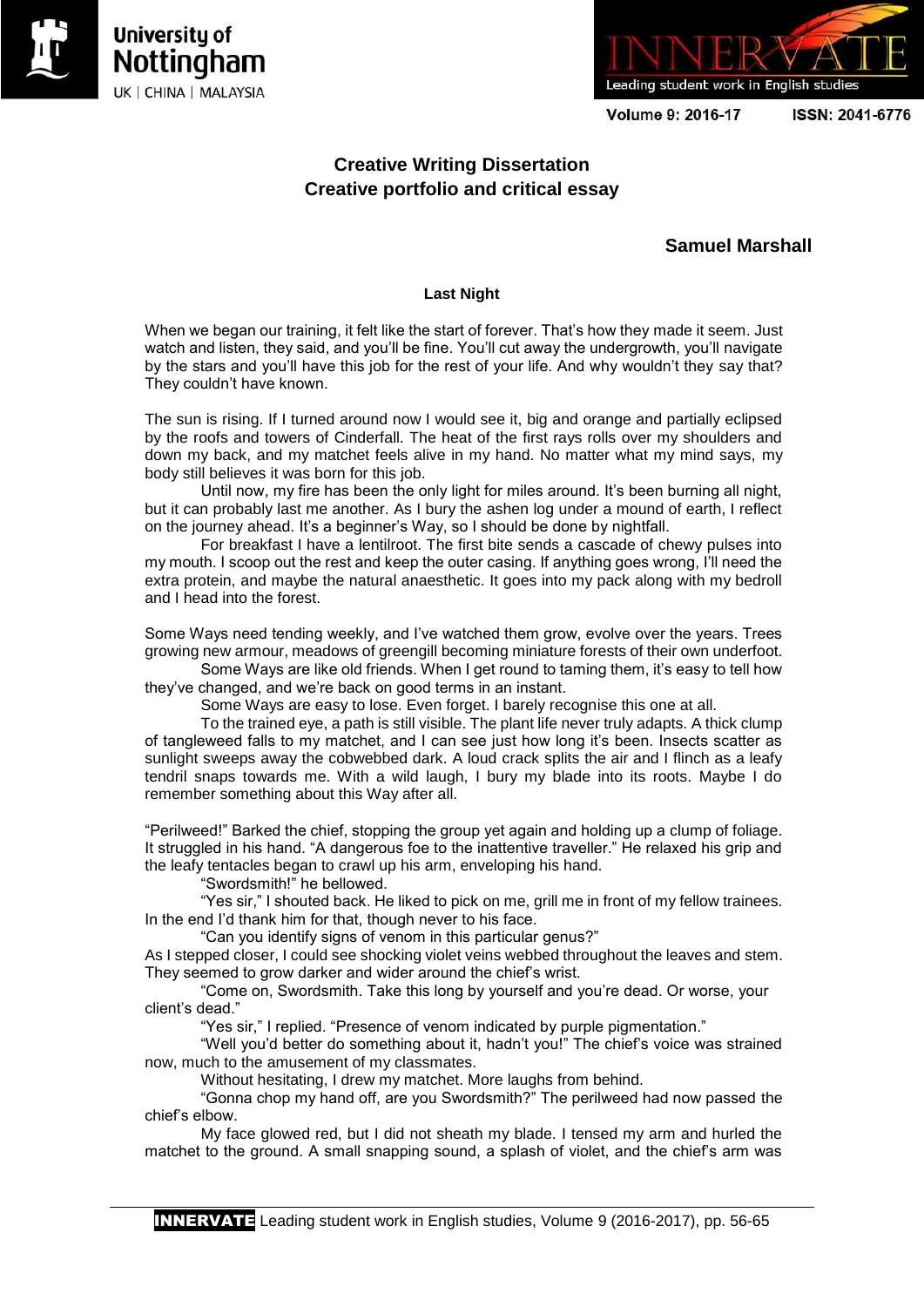free. The class followed his gaze as it moved from me to the matchet buried in the earth. Beside it, a small green stump flailed about, spurting purple liquid.

"Not bad," muttered the chief. He stood up, brushed himself down, and marched off. "Come on you lot. If we don't make camp in a clearing, the Nightsbane will strangle us in our sleep."

They don't call this the Waking Woods for nothing. As I trudge through the undergrowth, I can hear the whispering trees reach out to each other, some plotting against parasites, others vying for what scraps of sunlight remain unclaimed. The river bubbles with gossip and crystal notes of laughter somewhere off to my right. Way Tamers are trained to listen to the language of the forest, to discern which areas are in need of tempering and when. This one has gotten particularly big for its boots, but still my matchet swings with a certain… reluctance.

I've been walking for maybe a couple of hours, and no creatures have crossed my path. This isn't surprising; animals tend to avoid the Waking Woods if they can. Rabbits can get caught in junkblossom traps and slowly eaten alive by the leaves. Insects dare not land on flowers for fear of the hot-petaled fireclimber. I often get the feeling that I'm only safe thanks to the blade in my hand and my Way Tamer scent. But this is a beginner's Way, designed to give trainees a diverse forest education. I ought to have seen or heard some fauna by now.

I search for the widest tree in the immediate area. One big enough to form a ditch around its roots. It doesn't take me long to find the largest ochre tree in sight, and sure enough there's a consistent depression in the ground, like a moat surrounding a stout fortress. Within this trench, as I'd suspected, there lie a series of evenly-spaced loops, camouflaged amongst the moss. Junkblossom traps.

I draw one of my daggers, and slowly pinch the end of the closest loop between finger and thumb. It doesn't react, but I can feel the tension in its botanical sinews, warm and quivering. Turning my dagger over in my hand, I hold it between finger and thumb, inserting the handle into the noose. Then release my left hand.

Immediately, the plant is eating away at the leather of my dagger's handle. I shiver, imagining for a moment that it's my wrist caught in that carnivorous grip. Before the handle dissolves, I begin my experiment, shaking my dagger in all directions amongst the leaves. Junkblossom just wants its prey to play dead, for a lonely trapped rabbit to wait quietly while it steals a limb, before limping off weaker and more easily caught. But rabbits are smarter than that. They travel together, protect each other; and a hungry rabbit would be foolish to refuse a broken junkblossom trap.

The noise of my struggle means I can't rely on my hearing for movement, so I turn my head frantically, trying to take in all of my surroundings at once. The echoing noise stops and I look down. The plant has made short work of my dagger already, but for all of my thrashing, I haven't seen any change in scenery. Where are the animals?

Behind me, there's a rustle from the bushes, and I turn.

From out of the bushes to our far right ran a squirrel. Behind me, one of the other trainees jumped, prompting an outburst of giggles and jeering from those around him. The squirrel did not react; even the smallest of animals were accustomed to the presence of Way Tamers and their less-than-covert young.

The squirrel had other things on its mind than obnoxious noises. As I watched, the trees around us began to shake. Suddenly, between us and the squirrel there was a bear. Three bears to be exact, a mother and her two cubs. They weren't looking at us. The cubs weren't looking anywhere in particular, but the mother was staring straight at the squirrel. All three of them looked underfed. Hungry.

Under the beady gaze of the chief, every one of us stood perfectly still. We couldn't intervene in situations like this. According to the code, all life is equal to a Way Tamer.

I believed that once.

Without warning, the bear rushed at the squirrel with a high-pitched bark, and her children ambled after her. The squirrel darted up the nearest tree, but was quickly pursued by the hot determination of a mother who needs to feed her children.

I don't know how long the chase lasted. The plant and animal kingdoms do not measure time. After a while, however, both parties began to tire. Whilst predator and quarry did battle around the clearing, the cubs gave up early on and sat in a patch of shade while the skirmish happened around them. Even some of my comrades set themselves down in the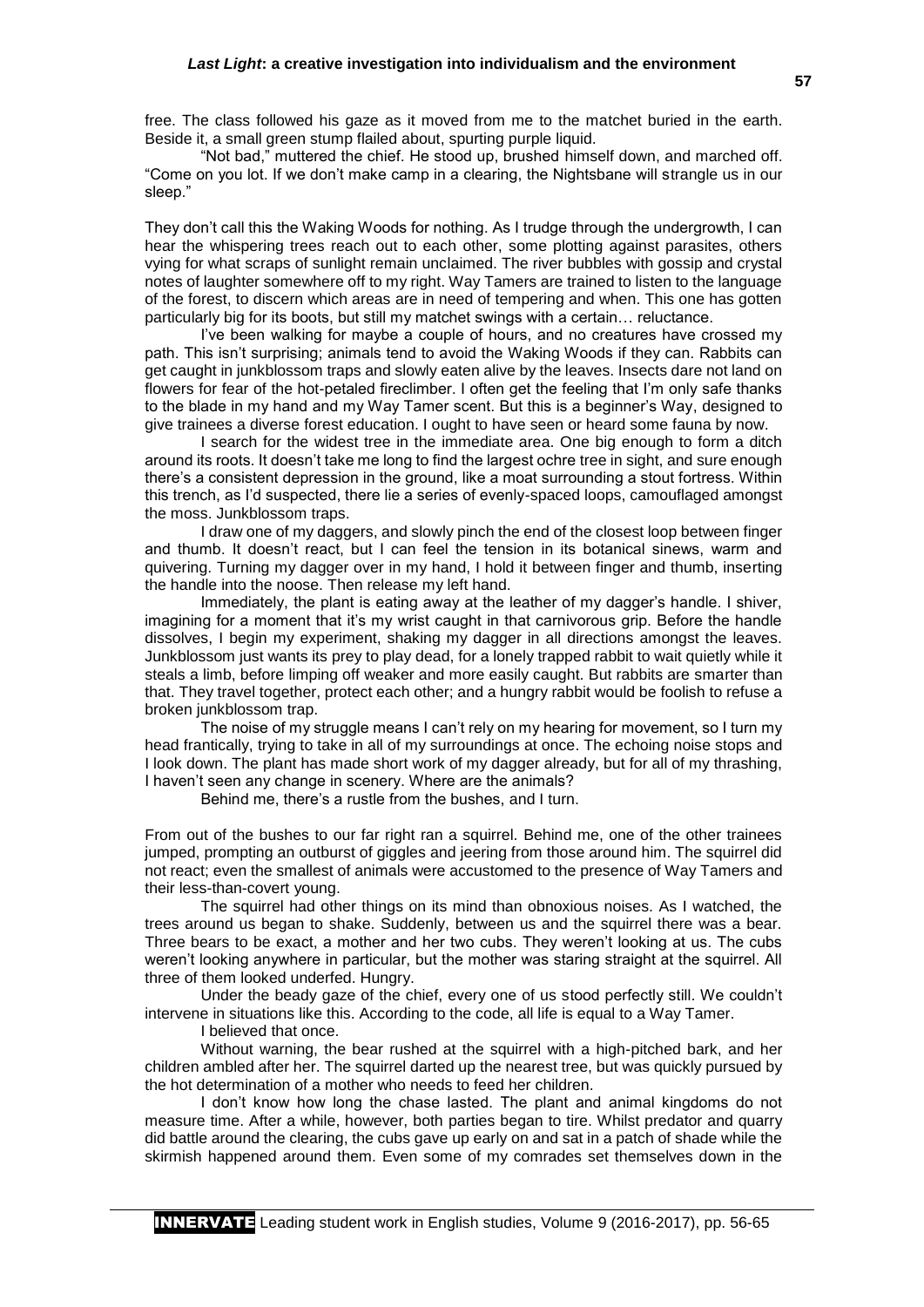grass as the fight wore on, but I and a few others remained alert. The chief was always watching.

Eventually, a sound like the snap of a whip broke the monotony, followed by a loud, sustained scrabbling noise. The squirrel had got itself caught in a tailtrap vine, right at the base of an ancient, knotted tree. Another laugh came from the group as it became clear that the source of the scratching sound was the mother bear's paws against the trunk, too big to reach the squirrel, trapped as it was.

Defeated, the animal collapsed on the undergrowth. Perhaps it would have continued its fruitless pursuit, had another familiar sound not split the air. The bear cubs yelped as the ground below them began to smoke, emitting an acrid hiss. The fireclimber had got them, and now their petulant yelps added to the symphony of distress in the clearing.

The chief was the first to move once the bears had slunk off. He strode over to the large, ancient tree, knife in hand. But it was not the sharp snap of plant matter that carried on the afternoon breeze.

I thought about asking him why he did it. Feigning academic interest. But I knew how the conversation would have gone.

"I just want to be the best Way Tamer I can be. Could you run me through your thought process when--"

"It was instinct, Emory, instinct. Runs in the blood of true Way Tamers. I wouldn't expect a Swordsmith to understand."

I reach into the gulley, blindly feeling around for the pieces of my knife. All being well, I can boil the leather when I make camp, and make a new haft. Otherwise my body is stock-still, and I don't take my eyes of the bushes. I can't.

My mind is saying rabbit, but my nose disagrees. The smell doesn't match.

Another sudden rustle from the bushes makes my whole body start. My left hand releases the blade it just found, and a snapping noise from below tells me I don't need to fix the handle anymore. But it's a fair trade. The noise is enough.

The rabbit bursts from the undergrowth, a grey-brown streak of panic and courage. Its familiar movement slows my heart. A forest without animals is a hostile place.

And yet, the smell remains. Way Tamers are taught to rely on the nose above anything else. Tired eyes and even ears can be tricked, but the nose never lies. Something is wrong, and this might be my only chance to find out what.

The rabbit is heading straight for the ochre tree, ready to rescue a fellow intrepid from the clutches of the forest. Time to prepare my own clutches.

Three movements: One, my matchet slashes quickly through the rest of the junkblossom traps; two, it rucks up the moss below. The pungent mulch underneath ought to mask my scent. I don't have time to fashion a trap of my own, so I really do only have one shot. Three, I position myself so the rabbit is running right at me, and brace myself.

I saw her coming, but she still managed to run right into me. Trembling all over, half the forest in her hair, and wracked with sobs. I held her still, and checked her vitals. No bites, no rashes, cuts only superficial. The vines were not venomous, but a few of them were attempting to knot her hair into further disarray.

She was in such a state of shock that she stood and let me perform my examination without complaint. It was only when she sat down gingerly and whispered, "thank you," that I knew she'd noticed my presence.

"How long have you been out here?" I asked, "Where's your Way Tamer?" She just shook her head, and resumed sobbing.

Eventually I got the story out of her. She had a son; he'd run away from home during the night, and last been seen heading towards the forest.

"The whole district is on alert," she gasped, her chest still heaving from panic. "People keep saying he ain't gonna come back. You'll help me, won't you?"

I nodded.

She was amazed by everything. My ability to see paths where she couldn't, the vivid beauty of the flowers, the dappled sunlight on the ground. It helped to calm her down, so much so that I worried she'd been bitten by a slumberleaf. But whenever we stopped to rest, she'd work herself up again.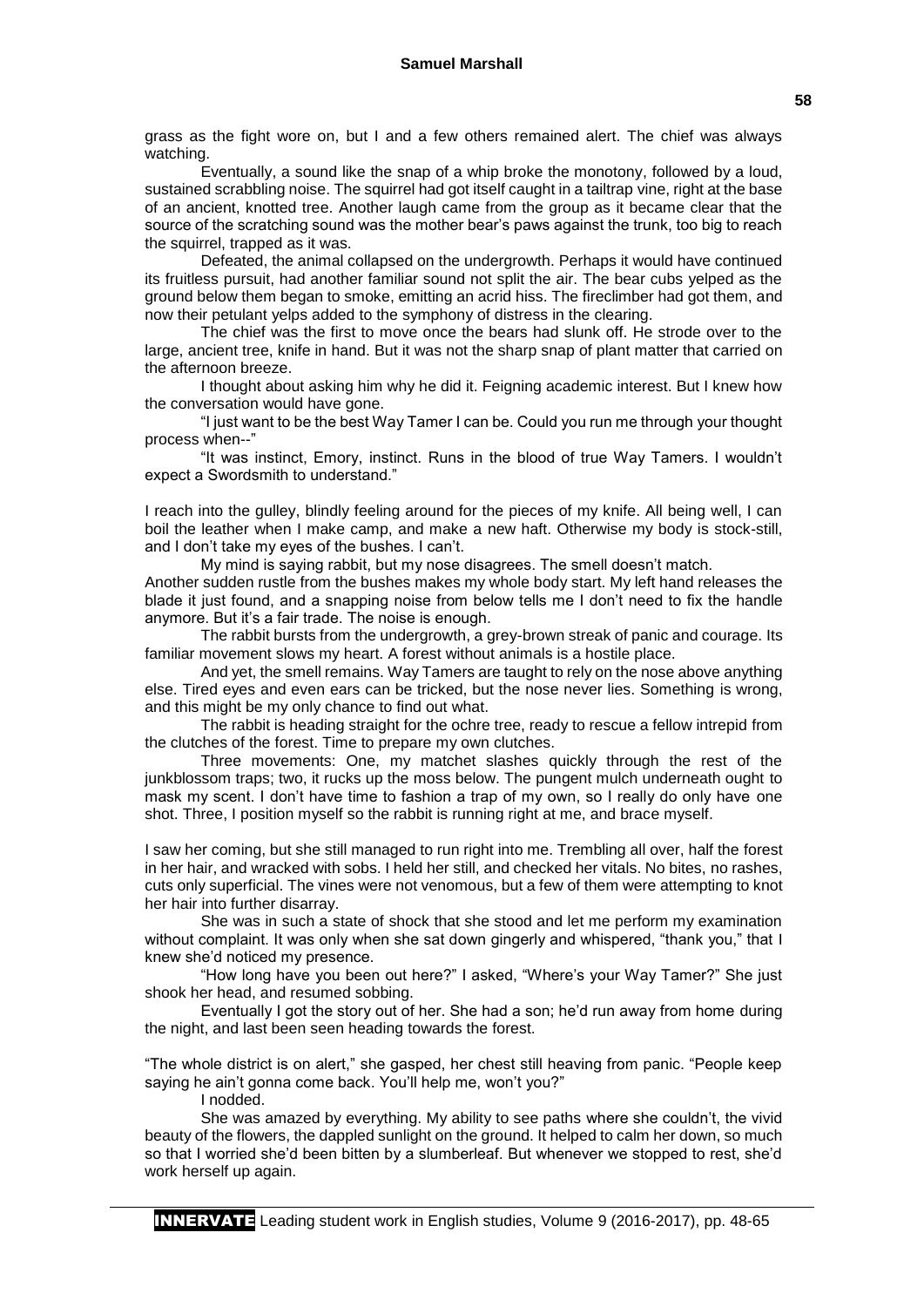"Do you think he's okay? My boy? What if… what if a bear's got him?"

I put my hand on her shoulder, deciding not to point out that animals are not the biggest threat in the Waking Woods.

"It's all his own fault, really," she'd repeat. "He and his father, they had a huge argument in the middle of the night. Woke up half the street. Dread to think what it's done to business today."

Focussed on negotiating a particularly thorny patch of needlemoss, I said nothing.

"I had to go from house to house, apologising on their behalf. It's just not seemly to be heard shouting in the early hours of the morning. Perhaps in the outskirts, but certainly not in Dragon Heights. I barely got to sleep for the shame of it. Carlan managed to calm him down eventually, get him back into the house. But then of course, we wake up and what do you know--"

She had finally seen my raised hand. When the echo of her voice died down, I could hear clearly what I had suspected. A rustling, botanical growl, mixed with an unmistakably human voice. I readied my arm to hold her back, but she just stood there, eyes glazed over. Is that him? Her words were silent.

I placed my hands on her shoulders. "Stay here. I'll be right back."

Beyond a curtain of hanging vines was a shadow-streaked clearing, with an ancient hollowgrip tree at its centre. I bowed low, suppliant before the Wild Mother. The sounds of the wood ceased, and the whole forest leaned in to witness my next move. Over my shoulder, the woman stood still, frozen to the spot.

A thundering roar shattered the silence, and suddenly I had an opponent. Before me was a panther, shaking off the leaves of its hiding place. A limp form hung from its black jaws, and blood dripped from shining teeth. The beast found my gaze and began to snarl, edging slowly closer. My fingers curled around the handle of my matchet.

The creature turned, but the eyes stayed firmly on me as it padded to the base of the hollowgrip's trunk. A wet flopping sound as the body fell from its jaws and onto the roots. Then the tree began to move. I bowed low again, as did the leopard. It is one thing to stumble upon an ancient tree, quite another to see one in motion.

The twisted top half of the trunk unwound, revealing long tendrils that scoured the air and came to rest upon the salmon at the tree's foot. One limb pierced it clean through the heart, and with a deft flick threw it into the newly-opened hollow trunk.

I came to the right conclusion just before the mother came to the wrong one.

"It's eaten him, hasn't it!" A thump at my back. Not strong, but not weak either. "It's eaten him! How could you let that happen!"

I tried to hold her back, but the Hells hath no fury like a mother. Ignoring the stillprostrate leopard, she began to pound the trunk with her bare fists. "Give me my boy back! Let him out! Bring him back to me!"

I took a step towards her, dismissing the leopard with a flick of wrist and steel. The mother turned towards me, face set.

"Is this what you do then? Play the good guy, then lead us into traps to feed your creepy plant friends?" Her voice croaked with grief and effort.

As if to confirm her theory, the nearest tendril shot towards her, wrapping her waist and covering her mouth, muffling her surprise.

"It's just trying to defend itself! You attacked it first! What were you thinking?"

Muted screams were my only reply. I took a breath and cleared my head. I had one crucial piece of information that she didn't have.

"Hollowgrip trees aren't carnivorous! It couldn't have eaten your son! It didn't want to hurt you, it just--"

Another scream as smaller, sharper branches began hovering around her. I had to act now. With a muttered prayer and a silent curse, I ran towards the tree.

A tendril found my matchet immediately, wrenching my arm and pulling me off balance. I switched legs and spun towards the branch, bringing up a dagger to meet my other blade. With An ear-splitting crunch and an explosion of bark, my right arm was free again. An earthy squeal burst from the tree, but no pain came. My true intent was recognised, but the tree had made a friend; it wasn't going to give him up easily.

My matchet sliced through the mother's restraints, and she collapsed. Her arms hung limp and bruised by her sides, but her voice had suffered no such exhaustion. She yelled incomprehensibly, kicking at me as I lifted her out of harm's way.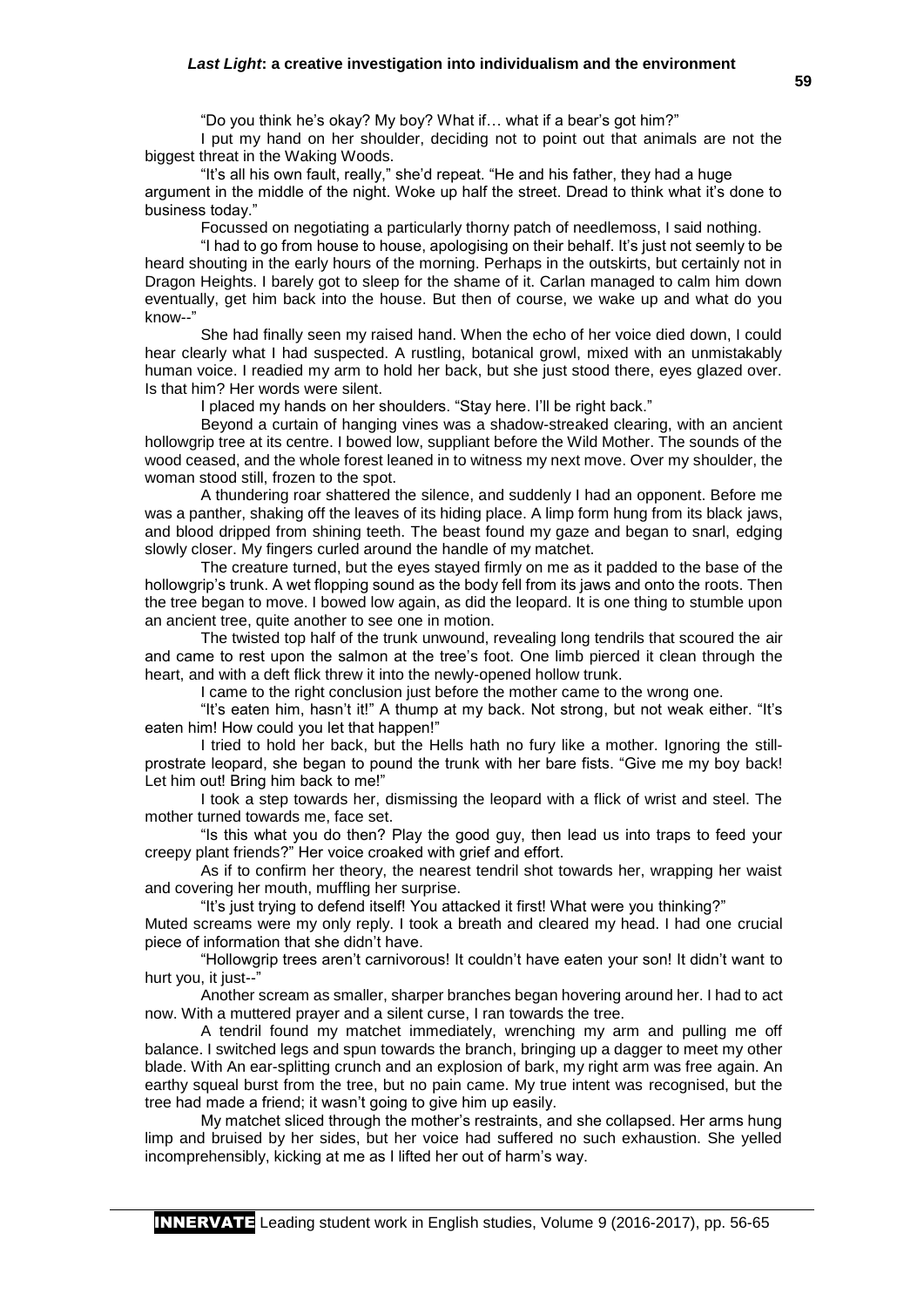#### **Samuel Marshall**

"Please," I said, setting her down on a stump. "Just let me get your boy back." I put my ear to the tree. Now its defences were down, the familiar quiet of the clearing had returned. Through layers of bark, I could now hear a faint munching sound. I bowed once again, fully prostrate this time.

"Oh, Wild Mother," I wailed, making sure the woman could see what I was doing. "This son of the city has brought you much joy, of that I am sure. But, with the greatest reverence, I must beg for his return. Your assailant is nothing but the mother of this child, and she wishes to have her family once again united. As a Way Tamer of the Waking Woods, I make this humble request."

The tree cracked and groaned, as if chuckling at my melodrama, but it worked. The stout limbs that made up the hollowgrip's winding trunk split open almost to the roots, revealing a pale pre-pubescent boy, nibbling on the remains of a salmon carcass.

I walked them back to the edge of the forest in relative silence. Behind me, I could hear fervent whispering as she comforted and scolded the boy all at once. For my part, I was lost in thought. Navigating by instinct, my mind was still in the clearing. Way Tamers are taught to self-analyse all the time, but this was something different.

The distinctive spires of Cinderfall came into view as the trees began to thin out. "Here we are. No charge for you, I understand it's been an ordeal."

"Too right it has," muttered the mother, not quite under her breath. She trudged out of the wood without a backward glance. But the boy turned to me.

"Thank you. I didn't mean to get as far as the forest. I just started walking and it didn't occur to me to stop. Even trapped inside that tree, it's the first time I've felt free in months."

I didn't reply. It's unprofessional to ask personal questions of clients.

"Is your dad a Way Tamer?" He asked.

"No, but my mother was. My dad makes blades. Like this one," I gestured to my matchet. "Dad wanted me to join him, but I was always more interested in mum's job."

"My dad's a potter," the boy said quietly. "He wants me to be a potter too."

"I see. Well just… you make sure he knows that you're his son first."

"Okay. Yeah, okay. Thanks."

He smiled, slipped me a few gold pieces, and ran after his mother. I watched the two of them as they reached the Braid, hailed a caravan, and set off for Cinderfall. Side by side, two pictures sat in my mind. The mother, targeted and restrained by the hollowgrip tree; and the boy, protected and provided for by the forest. She had hurt the tree, so it had hurt her. He had tried to forge his own path, and the Waking Woods had held him in its arms, made him feel free.

After what seems like hours of work, of careful watching and waiting, I am holding the rabbit in my arms. The unfamiliar scent is now overpowering. It smells like bad compost, decay without life to redeem it. It stirs memories, or shadows of memories. Things I've worked hard to forget.

The toy heartbeat races in my hands. I clutch it like a baby until I feel its pulse calm down, then I begin my examination.

It doesn't take long. I can't believe I didn't see it until now.

One leg is different from the others.

Muscle tissue gleams purple and grey, bruised and exposed to the midday sun. The limb quivers like a malformed suckling runt, draining the life from its host. My hand reaches instinctively for my belt, but then my mind catches up. I've no way of telling how far the canker has spread; amputation could make things worse.

I remember the traps, and the lentilroot skin at the bottom of my pack. Cradling the rabbit in my right arm, I tear the plant matter into pieces with my teeth. It sniffs at the food halfheartedly for a while, but soon pain gives way to hunger and the two of us share a meal in the shade of this ochre tree.

I've seen an animal in this condition once before, and then I didn't recognise it for what it was. Thankfully this time it's only a rabbit.

I haven't rested since early this morning, but the rabbit starts to wriggle in my arms. I set it down on its front legs, eager to see how it works around its deformed haunch. It finds its feet easily enough, but as it begins to scamper off I watch as it loses its footing every few metres. Each time it rights itself with a squeal of pain on its back legs, shakes its head and tries again.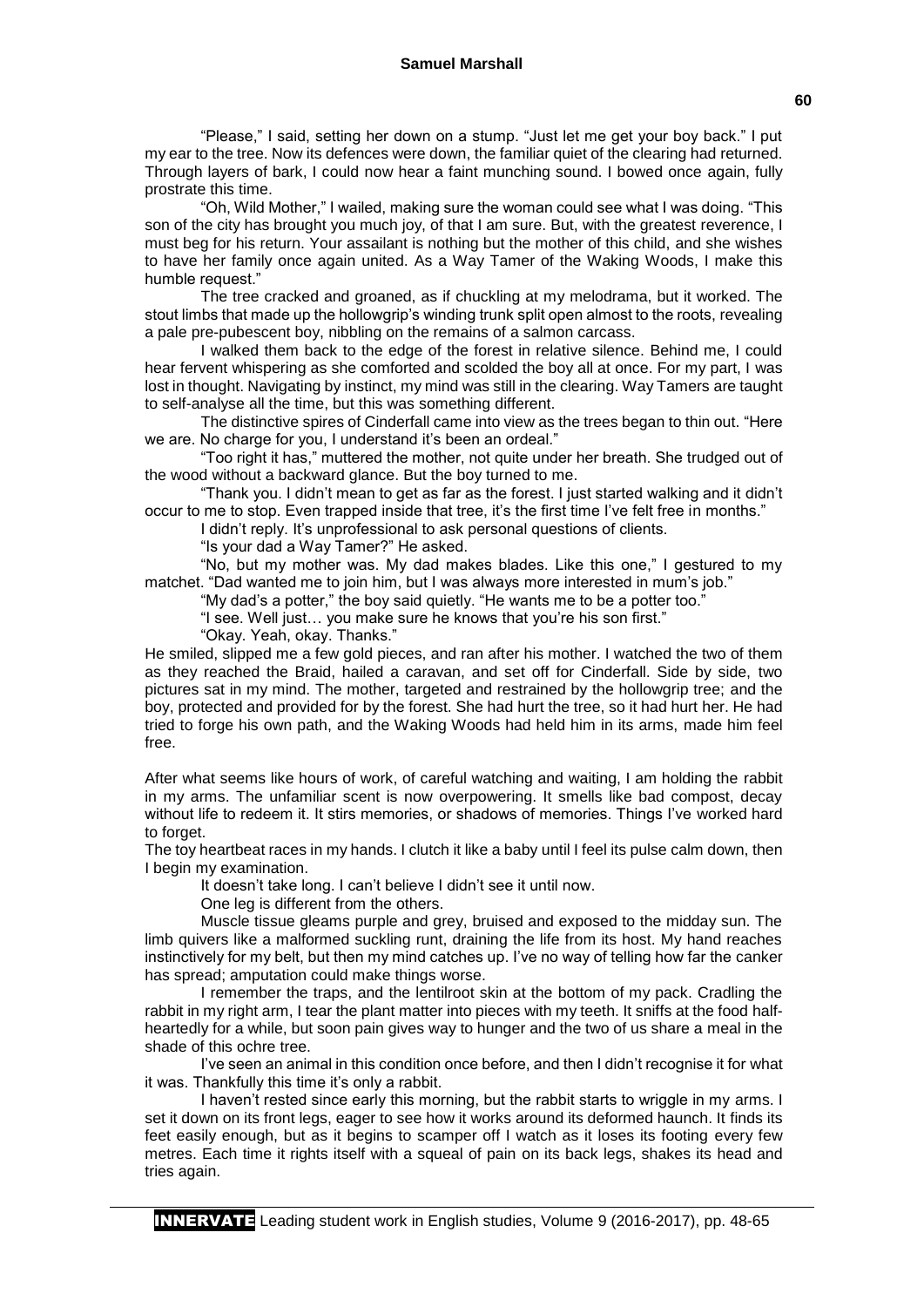#### *Last Light***: a creative investigation into individualism and the environment**

I smile and see it to the edge of the clearing, impatient to get back on track. If I don't finish taming this Way by nightfall then… then…

I mean, it all grows back eventually.

But just as I'm about to rejoin the trail, the rabbit catches my eye. I mean it catches my eye . From across the clearing, it spins around and stares unblinking into my face. I turn, and it begins to stumble back towards me. It keeps eye contact as it bounds closer, and once again my nose catches that deathly smell. There's a glint in its eyes, perhaps even a glow...

This time the memories flow unabated.

About a year into the job, I was based for the first time on the far side of the forest. As the nights draw in, many travel east to escape the cruel winters further north and west. Our busiest time of year. I'd drawn the short straw and watched as my fellows settled down to sleep, trying not to begrudge them the mook-wool canvas above their heads.

Torch in hand, I walked around for warmth, trees silhouetted in the yellow light. I tried to pretend that it was only the shadow of night that made them appear black, only a trick of the moonlight mutating their outlines.

I tried not to stray too far from my post. There could still be clients approaching at this time of night. Away to my left I could hear Alyx coughing in his tent, pitched some distance from the others. He wouldn't be much use to anyone for much longer, poor man. It was only our depleted numbers that compelled the chief to post him at all.

"Hello?" A quavering voice to my right. I raised my torch, turning in the direction of the greeting. I bowed when I saw her.

"You seek passage through the Waking Woods, madam?"

"Yes please. And quickly, if you don't mind. I came across some… unsavoury strangers on the road."

"Of course, madam." I knelt down beside the nearest tent and woke Allyria.

"I've got a delivery I'm afraid."

She rubbed her eyes and sat up. I placed a hand on her shoulder. "Do me a favour. Don't wake Alyx. I'll do another watch when I get back."

Allyria nodded and gestured for me to go. When I stood up my client was standing right behind me.

"Apologies madam, are you travelling to Cinderfall tonight?" "Just get me to the Braid, I can make my own way from there. Do it quickly, and this is yours." From an inside pocket she produced an eye-sized ruby. Its flawless facets caught the torchlight, a forest fire in the palm of her hand.

"This way madam, please stay close behind." I turned and began to walk into the forest. "My name is Emory Swordsmith."

"Ryn LaVergne," she replied.

"And what do you do in Cinderfall, Ryn LaVergne?" Most clients enjoy some small talk, especially at night.

"I keep my head down, stay quiet and look where I'm going," she said with a wry smile. I nodded and quickened my pace. Not the best idea I've ever had.

If animals see light and hear noise, they'll probably stay away. Noise means humans, awake humans with sharp things. Light and no noise, on the other hand…

My only warning was a low growl. Then the door burst open.

"What's this I hear?" Bellowed my father. He was an intimidating man at the best of times. "You're going to leave me to go off hacking at plants?"

"I'm not leaving, I'll still live in the forest."

"Oh yeah? And who's going to smith when I retire? Your sister?"

"Maybe," I parried. "Xandra's strong, skilled with tools."

He bared and gnashed his teeth. Anger huffed and puffed from his nostrils.

"It's my job to protect you. I've always known that. But if you're going just going to throw your life away in the woods--"

"Throw it away? What, like Mum did?"

"It's too dangerous out there for a smith. Other kids, taming's in their blood." He was trying to sneak around me, but I wasn't fooled.

"So I'm not good enough, am I?" I pounced. "I'll hold my sword wrong and chop my own hand off? Or lose the path and get lost? Maybe I'll--"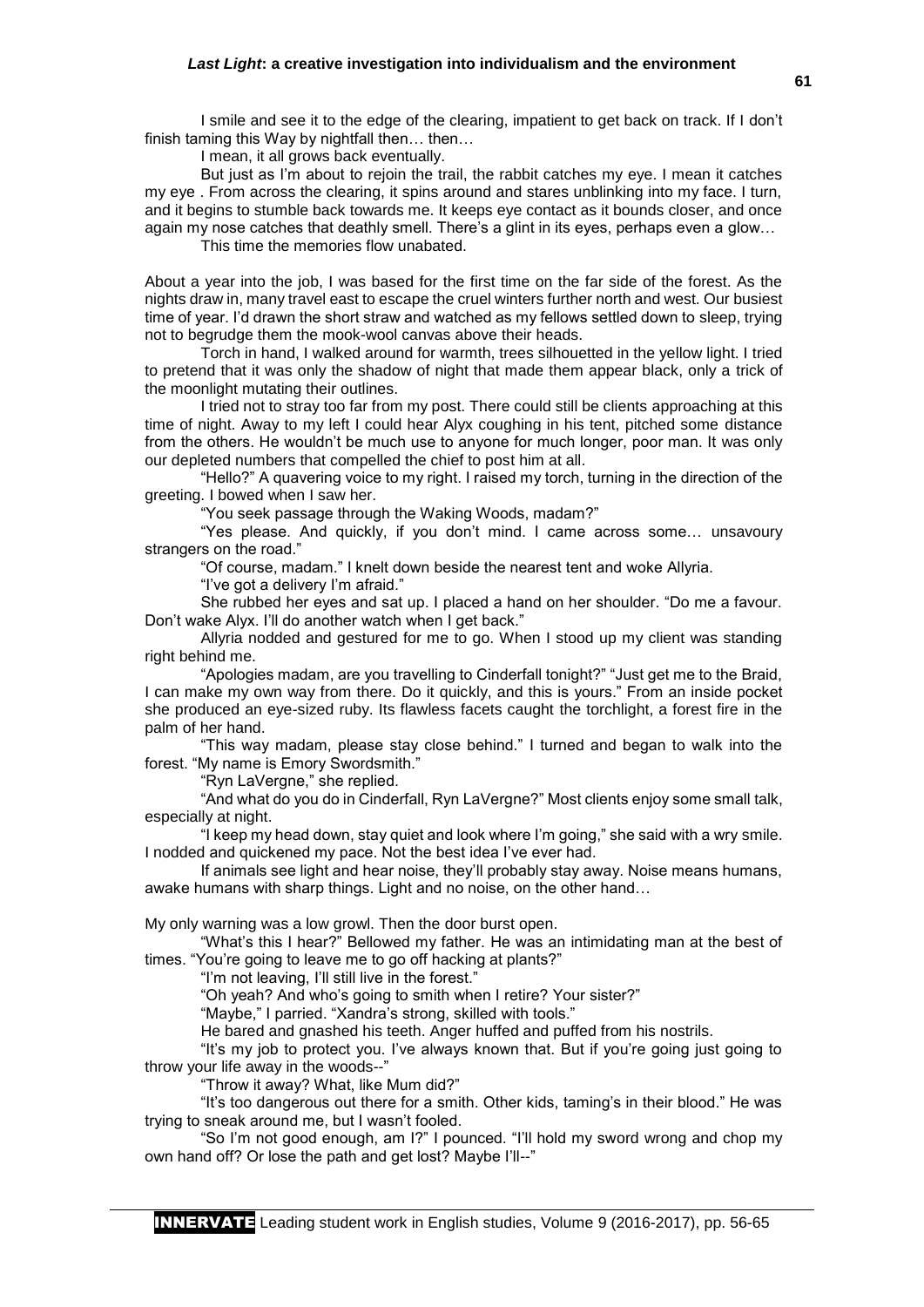"You could die out there!" He cut me off. The anger in his eyes had given way to fear. "It happens to the best."

We sat in silence for almost a full minute. He struggled with himself, but the fight was won.

"What was that thing?" Ryn's voice wavered with shock. Confrontation over, I let my bloodstained matchet fall to the ground.

"Dire fox."

"Why would a fox attack us?"

"Fear. Hunger. Survival. They drive us all."

"It doesn't look like a fox."

She was right. Its back was arched, like an angry cat, and two of its legs were twisted and inflamed. The all-too-familiar smell of death and decay drifted from its mangled maw, the white glow fading from its open eyes.

"Let's go," I said quietly. Ryn nodded, eyes still firmly on the corpse as we left the moonlit grove. I talked from then on, but she didn't say a word. We reached the edge of the forest in the pink pre-dawn light.

"The Braid." I gestured to the road, peppered with travelers and beasts of burden. "I'm sorry it wasn't faster."

"You saved my life tonight," she replied, taking out the ruby once more and placing it in my hand. "Perhaps I can help you one day. You'll find me at The Staff and Lantern."

I saw her safely onto the road, then made my way to the village. I had to tell them about the dire fox. Tell them it was spreading.

"Emory!" The whispered voice appeared in my mind, bypassing my ears.

"Albearn! Thank the Mother," I sent my reply. "In the woods--"

"Wait. Listen carefully, my boy. My visions are coming true. The plague has reached the village."

I stopped walking.

"Alberith is treating the victims as we speak. They're sealed off from the rest of us, but they are many. I advise you not to return tonight."

Silence between us.

"You had news for me?" Came the Prophet's voice once more.

"What about father? And Xandra? Are they alright?"

"The Tamers are doing the rounds now. Anyone unaffected will be moved to quarantine in the morning."

"I have to see my family--"

"Please, Emory. Go back to camp. Tell the others. Do not return until we know it is safe."

So I went back to camp. I took my promised second watch, and at breakfast I broke the news.

The plague continued to spread. We could not stop it. We could tame the forest, keep our clients from succumbing, even learning of the scourge. But they saw its effect. Trees not green with life, but with venom. Beasts and humans alike mutated beyond recognition.

The quarantine camps were safe. Until they weren't. There seemed to be nowhere the plague could not reach. We prayed every hour to the Wild Mother, but still it would not stop. I accompanied a group to Cinderfall, searching for shelter, magical advice. We were refused the first, the second proved ineffective. Before we left, a mage with a knowing glance whispered to me that rubies have the power to ward away pestilence.

When my sister was struck, I gave the ruby to her, but still she passed, not one week before my father too succumbed. In my dreams I sit by their sickbeds, crying as they wake up with glowing eyes. The last phase. I toss and turn, helpless as the brightness fades to nothing. I alone remained untouched by the Lastlight Virus. In less than three years, everyone else was gone.

I clutch the ruby to my chest as the rabbit leads me deep into the centre of the forest. Light begins to fade as the canopy closes around us. Heartstrings hang from low branches, tugging at my arms as I struggle to keep my guide in sight. My head is filled with whispers in primordial tongues, but all around me is silent.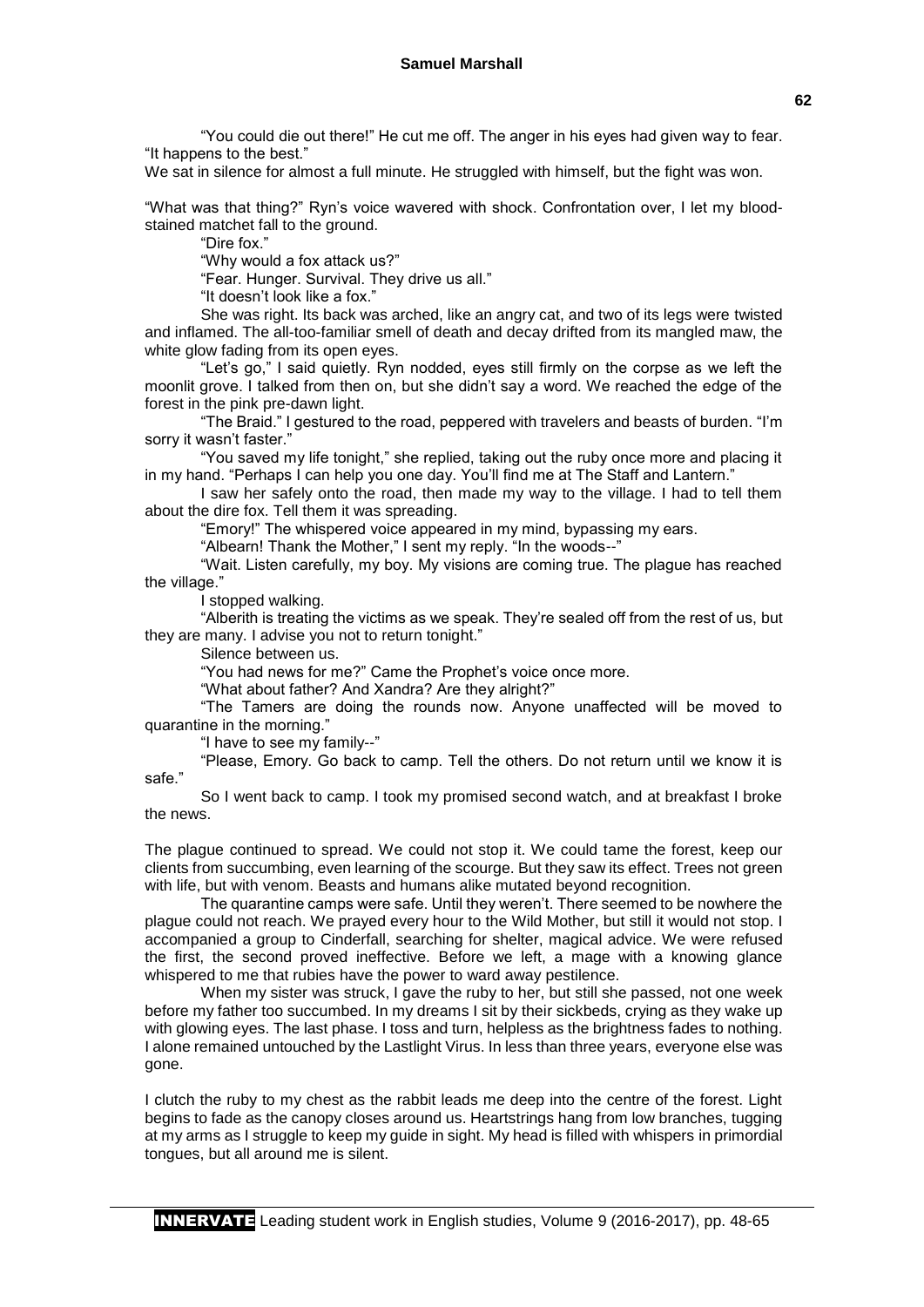#### *Last Light***: a creative investigation into individualism and the environment**

I lose sight of the rabbit as it rounds a thick, ancient trunk. Tripping in the half-light, I follow. And then I see it.

A black… mass hangs in the air at the base of a bellerophon tree. Smooth and fluid, it shifts in shape and consistency, never resting. I make a move towards it, but its surface bristles at my approach. A smooth tentacle reaches out and begins to stroke the rabbit at my feet.

"Why am I here?" I whisper, though already I have my suspicions.

The liquid form responds. It shimmers and shifts, a dark spectral tree floating before me. From the shadows appears a human silhouette, blade in hand. The matchet connects with a branch, then the truck, and with every blow, a hole appears in the fluid surface.

The Way Tamer staggers, begins to mutate, but still it goes on slicing at the tree. Only when two pinpricks of light pierce its face does it finally stop.

The shapes dissolve back into the writhing mass, but the puncture marks remain.

A black beating heart, riddled with holes.

I lay down my matchet and fall to my knees.

"Mother," I whisper. "I'm so sorry."

The sun is setting. It hides behind the dense forest before me, but beams of orange pierce the blue sky above me. I turn and face Cinderfall, see the long shadows of its towers fall across the Braid. My matchet still lies in that clearing, and there I imagine it will stay, buried by generations of plant life.

I lift up my arms and stretch the tension from my body, before starting off towards the city. I can call in a favour at the Staff and Lantern.

As the last light of day fades into the west, I wonder if the forest will miss me too.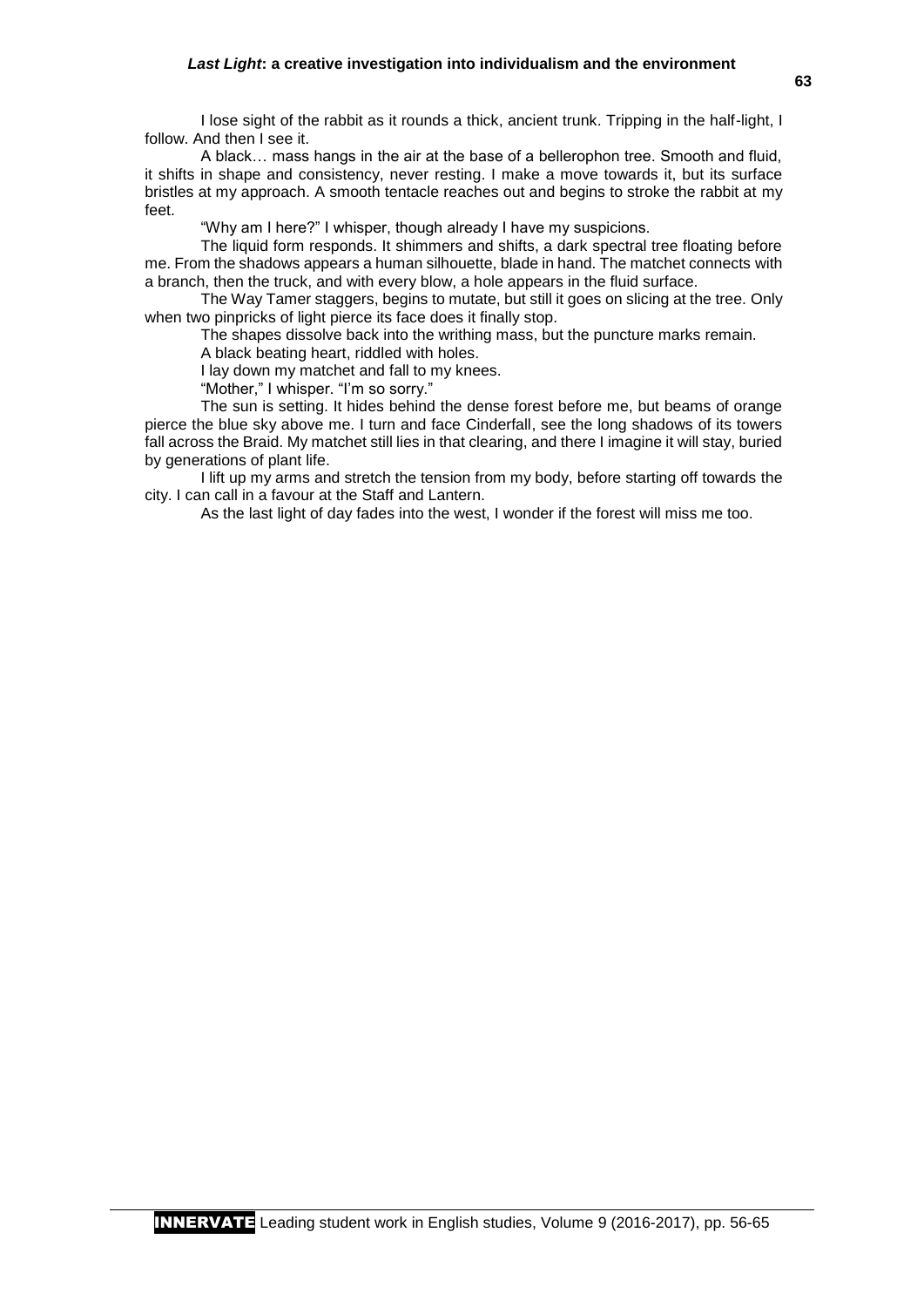## *Last Light***: A Creative investigation into Individualism and the Environment**

The initial concept for this story was a physical journey through a fantastical landscape, enabling a journey through the mind and memory of the lone protagonist. The story that emerged follows this framework, focussing on the individual, while also engaging with the wider relationship between humans and the natural environment. For Emory Swordsmith, guardian of the forest and last of his kind, the forest is integral to individual identity. Through his reflection upon his own memories throughout the story, he and the reader realise just how much the reverse is also true - individualism and solitude is vital for the survival of his rural environment as well.

Kazuo Ishiguro seems a natural source of inspiration for such a story, an author famous for exploring what David James calls 'The fundamental interrelationship between memory, movement and place.'<sup>1</sup> The protagonist of this story, Emory Swordsmith, does display parallels to Mr. Stevens, the central figure in Ishiguro's *The Remains of the Day*. Both men are surviving members of a dying breed: Stevens belongs to an old guard of 'great' butlers which is fading into history, and Emory truly is the last survivor of the Way Tamer tribe. Both travel alone in a rural setting, and see a great importance in memory. Indeed, Ishiguro's characters often find their companions in memory: for instance, in the 'present' narrative of *Never Let Me Go*, Kathy has outlived her friends, and they exist only in her memories of them. It is significant, then, that Ishiguro's latest novel inverts this trope: in *The Buried Giant*, protagonists Axl and Beatrice have each other for company, which is just as well, since their landscape is pervaded by a mist which 'fills this land and robs us of memories.'<sup>2</sup> As an author whose use of the past has deliberate weight and purpose, Ishiguro's stymying of memory must also bear meaning. In her review of the novel, Arifa Akbar points out: 'the fog of forgetfulness obliterates memories of war and the desire for vengeance, but also retards any healing process. Past horrors are buried rather than faced'<sup>3</sup>. Ishiguro uses the mist in order to comment upon a society which refuses to learn from the mistakes of the past, disabling hopes of progress. With this in mind, Last Light underlines the importance of memory and reflection, with particular emphasis on the relationship between humans and the natural world.

As with any fantasy tale, my story is to an extent an exploration of a constructed world; in this case, the Waking Woods. It is clear from the outset, and from the very existence of the Way Tamers, that the forest is a dangerous place, a wilderness distinct from cities or villages, hubs of 'civilisation'. Emory must deal with all kinds of vicious plants and animals, and in the end must face the reality of the plague which has wiped out his community. However, while the wilderness may be a dangerous landscape, it is also one of escape and individual expression; a place, as Greg Garrard writes, 'for the invigoration of those tired of the moral and material pollution of the city' 4 . Setting the Waking Woods so close to its backdrop, the towering city of Cinderfall, reminds the reader of the fine line between the two contrasting landscapes. In the 'lost boy' flashback, the boy has run away from the city to escape his fate, taking on his father's mantle of potter. Like Emory, he has ventured from his home in order to find independence. In this way, Emory acts as the central metaphor within the story. Having rejected the path his father (and his last name) has determined for him, he forges his own path by choosing a life in which he literally forges new paths through the Waking Woods.

The world of the urban is not merely physically close to the wild, rural setting of the story: it is also a constant presence within the forest itself, coming in the form of the people who are shepherded safely through it by the Way Tamers. The fundamental differences between the two spaces show themselves in the terror and anger of the boy's mother, and the disgust of Ryn Lavergne in a later flashback. However, in Emory's moment of epiphany, both he and the reader learn that the forest's most dangerous threat - the mutating plague known as the Lastlight Virus - is the result of a negative relationship between humans and nature. Garrard identifies the movement from nomadic to agricultural societies (and eventually cities) as 'both the cause and the symptom of an ancient alienation from the earth,' in which people 'define "home" as opposed to "wilderness" and… view the fruits of their labour as the consequence of a struggle against nature<sup>'5</sup>. For the city-dwellers, the wild is a necessary evil; a dangerous place that must be braved in order to farm or cut wood. Even the Way Tamers are guilty of

**.** 

<sup>1</sup> David James, Contemporary British Fiction and the Artistry of Space, (London: Bloomsbury, 2008), p.96.

<sup>2</sup> Kazuo Ishiguro, *The Buried Giant*, (London: Faber and Faber, 2015), p.176

<sup>3</sup> Arifa Akbar, 'The Buried Giant by Kazuo Ishiguro, Book Review: This isle is full of monsters', The Independent, 26/02/2015

<sup>4</sup> Greg Garrard, Ecocriticism, (Abingdon: Taylor and Francis, 2011), p.66

<sup>5</sup> Garrard, Ecocriticism, pp.67-68.